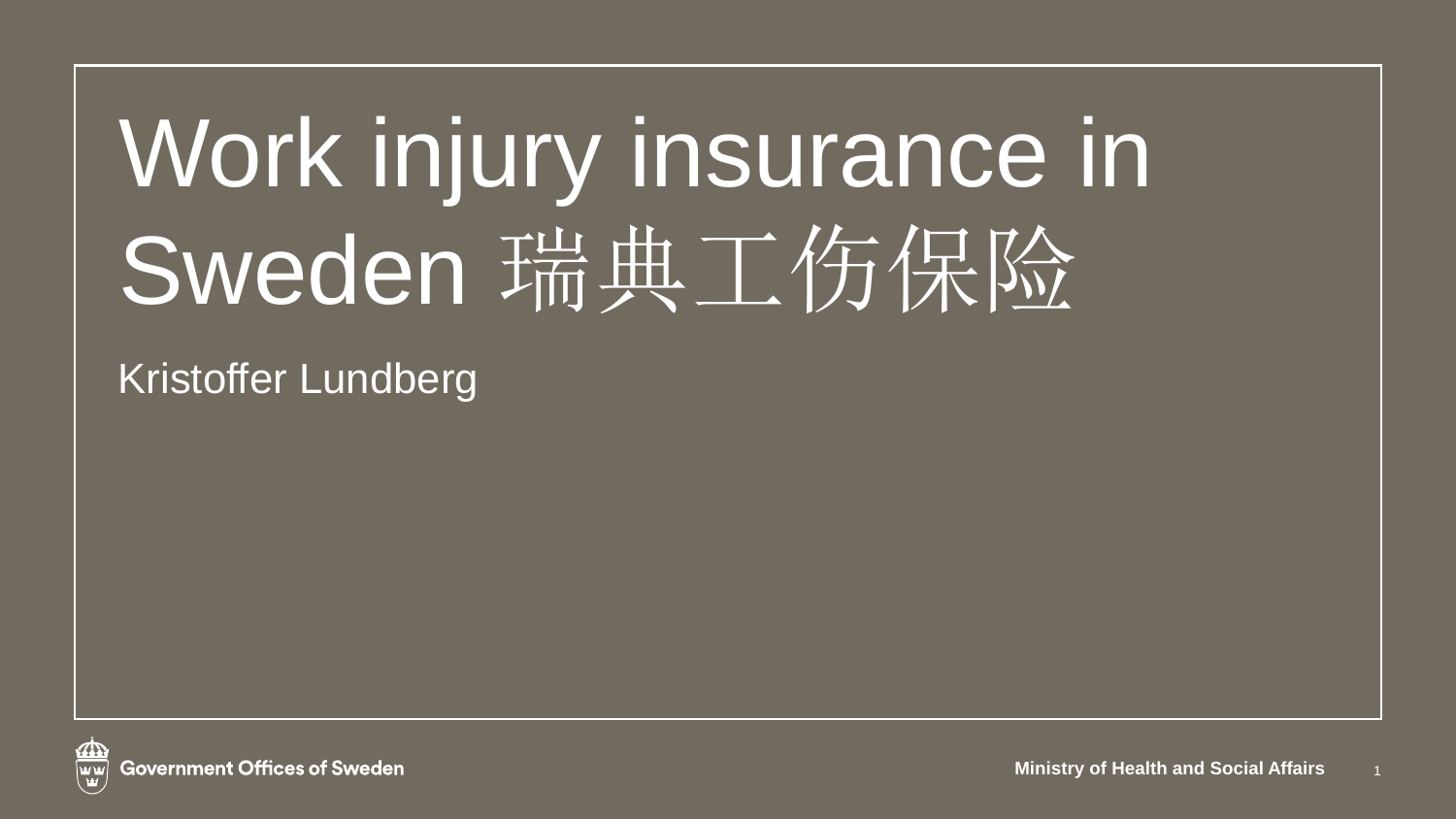# Work injury insurance - overview 工伤保险概述



Organised by: 组织机构;



The Swedish Social Insurance Agenc 瑞典社会保险局

2 Collectively agreed work injury insurance 集体协议的工伤保险

**FÖRSÄKRING** Afa Insurance Afa保险

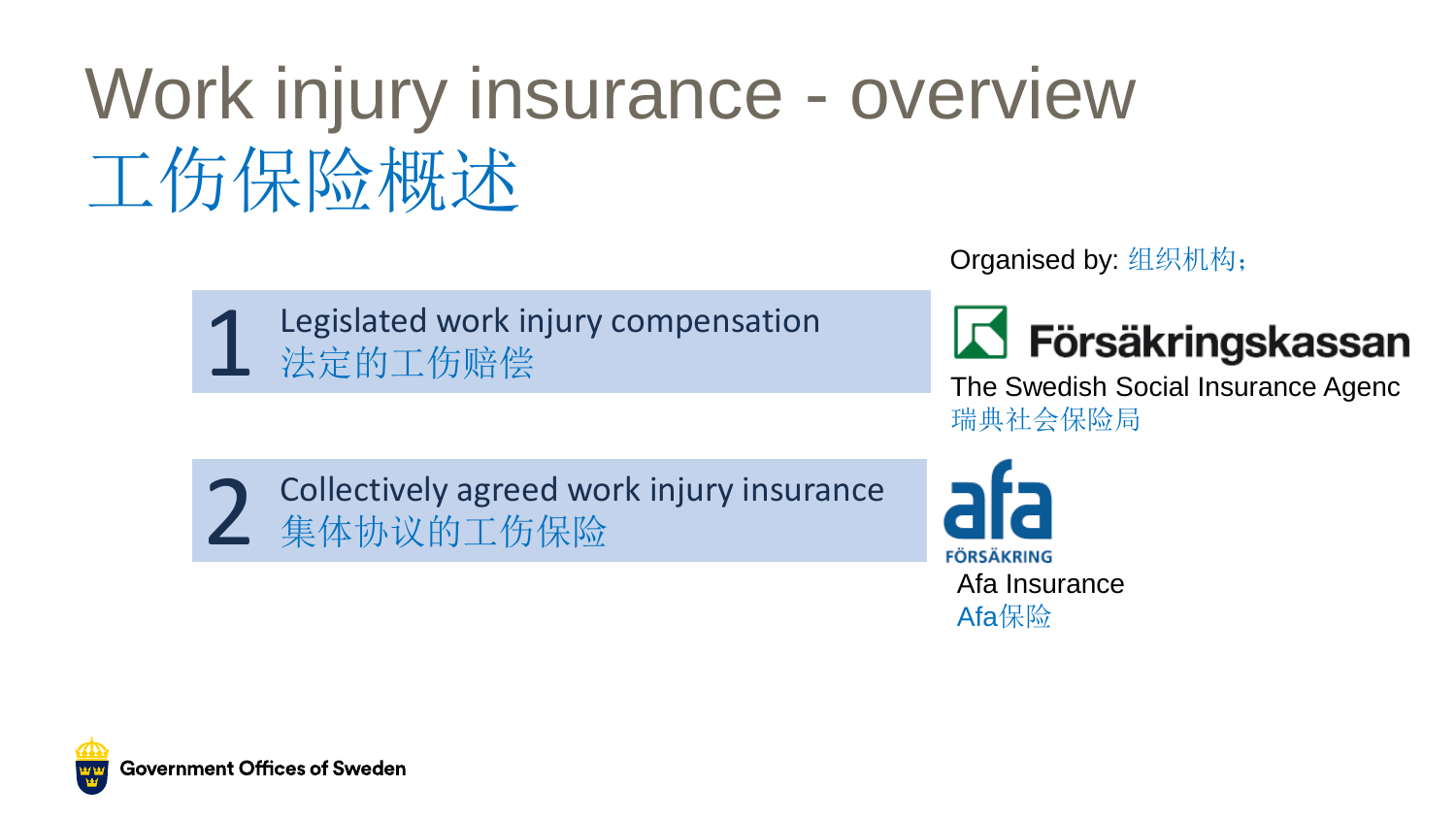### Legislated work injury compensation 法定的工伤赔偿



- Work injury compensation is intended to provide financial security in the event of reduced work capacity as a result of an accident at work or harmful effects of work. 工伤赔偿旨在因工作事故或由工作引发的有害影响导致劳动 者工作能力受损时提供经济保障。
- Everyone in paid employment (employees, self-employed, some students etc.) is insured by the legislated work injury compensation scheme. 所有领薪劳动者(雇员、自雇者、部分学生等)均参加法定的工伤赔偿计划。
- The Swedish Social Insurance Agency (*sv. Försäkringskassan*) administers the work injury compensation, survivors and for funeral costs are administered by the Swedish Pensions Agency.

瑞典社会保险局负责管理工伤赔偿金,遗属和丧葬费用则由瑞典养老金管理 局负责。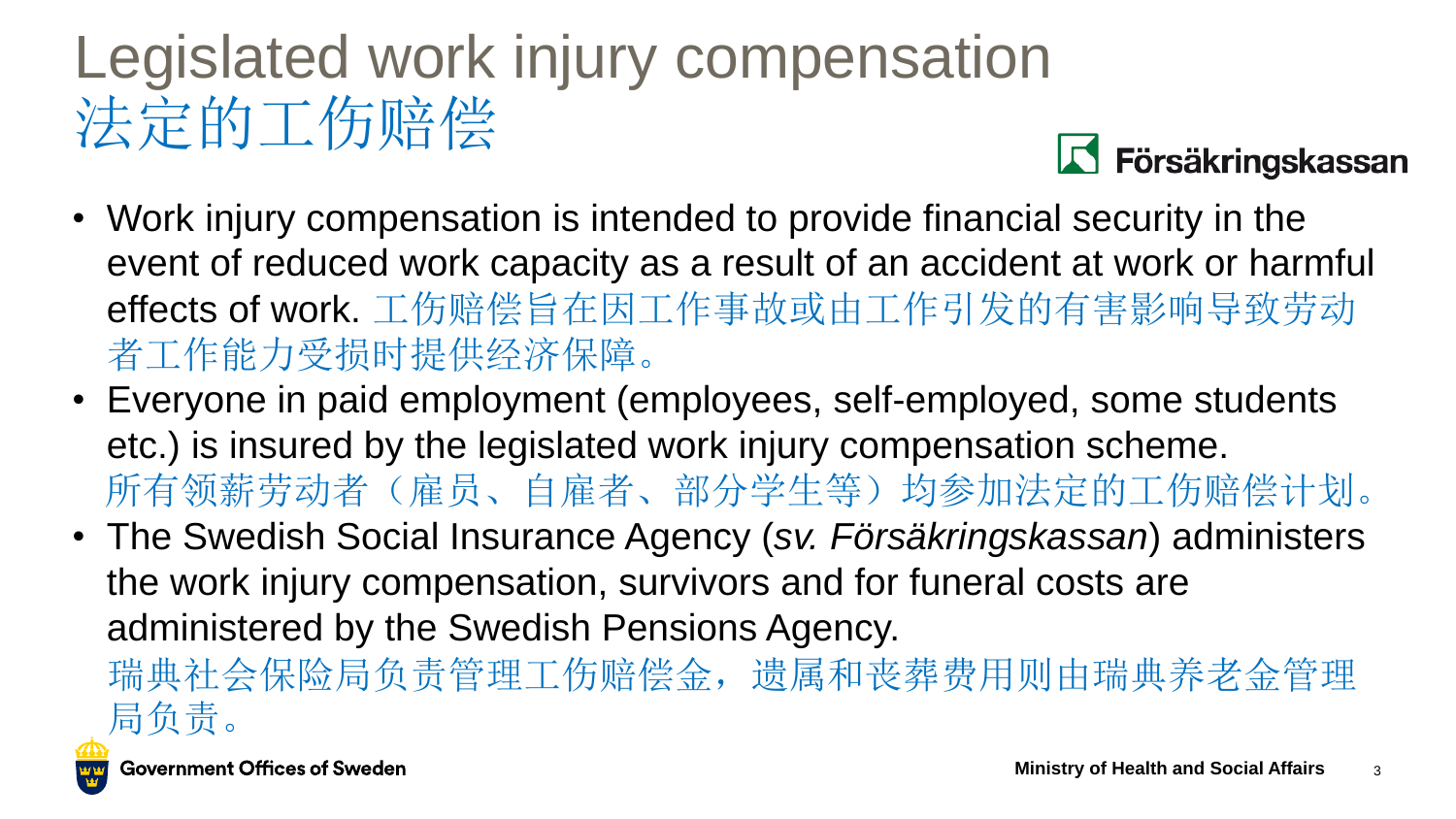#### Legislated work injury compensation 法定的工伤赔偿

- Compensation covers loss of work income, dental care costs, costs of medical treatment abroad, sickness cash benefit in special cases, costs of special aids, and for survivors and for funeral costs.
	- 赔偿金包括工作收入损失、牙齿护理费、国外医疗费、特殊病例疾病津贴、 专项救济费,以及付给遗属的费用和丧葬费。
- The largest compensation paid out from work injury insurance is in the form of individual life annuities.
	- 工伤保险中的最大赔偿金给付为个人终身年金。
- This form of compensation is only paid if an injury which has been classified as a work injury leads to a permanent reduction in a person's ability to earn an income through work.
	- 这种赔偿金给付的条件是:工伤导致个人获取工作收入的能力受到永久损失。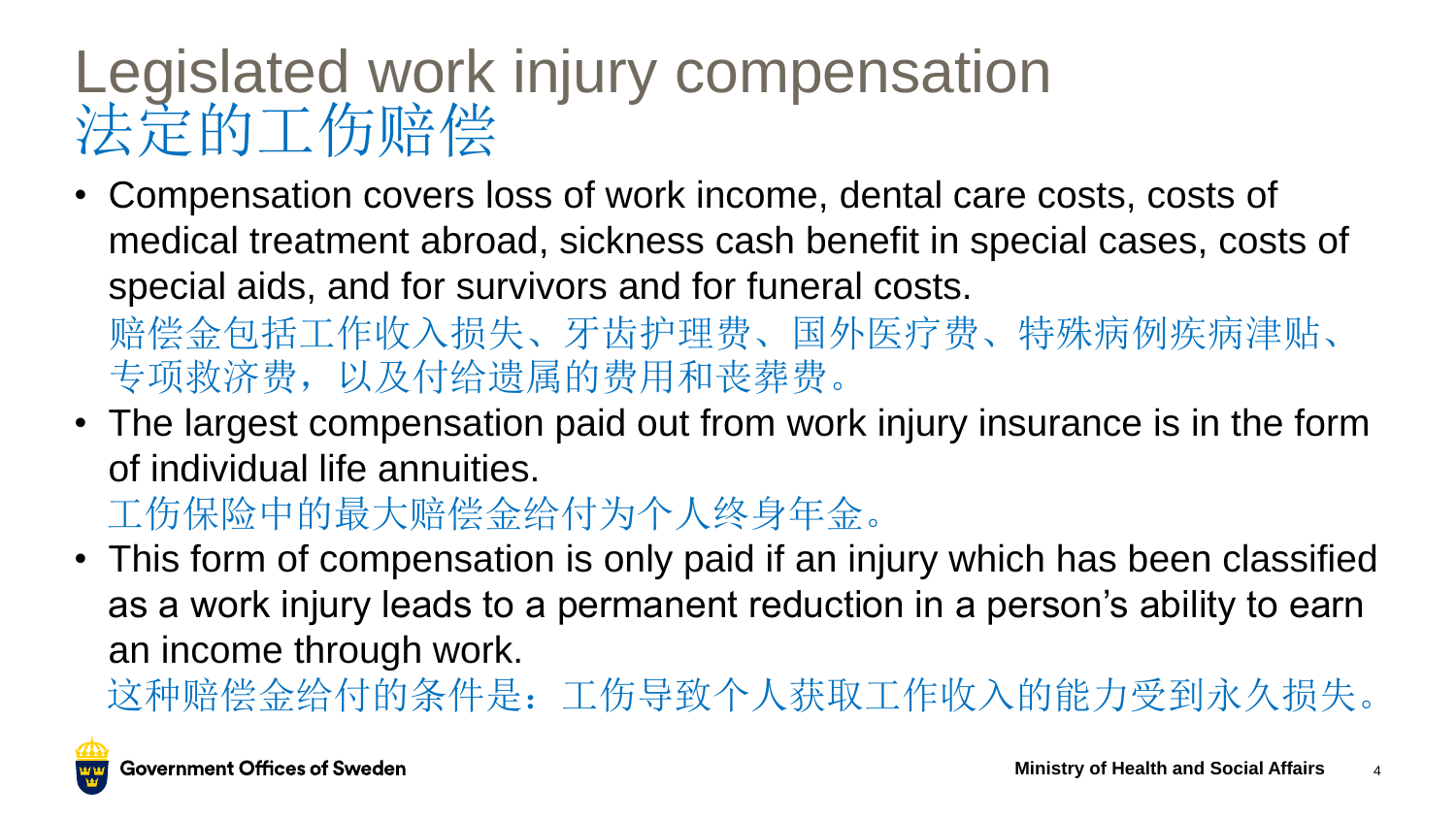#### Legislated work injury compensation 法定的工伤赔偿

• Sickness absence as a result of a work injury works largely in the same way as normal sick-listing.

对因工伤造成的缺勤与一般因病缺勤的赔偿方式大致相同。

- The annuity provides compensation for the permanent loss of income in its entirety. When calculating the size of an annuity, a comparison is made between the recipient's estimated earning potential before and after the injury. 年金是为永久丧失的全部收入提供的赔偿,计算年金规模时需对领取人受伤前 后的预估收入进行比较。
- The annuity compensates the person for the entire difference, though compensation is capped at 7.5 times the price base amount per year, which corresponded to SEK 29,063 per month in 2019.

年金赔偿覆盖个人的全部差额,上限为每年基数的7.5倍,相当于2019年每月

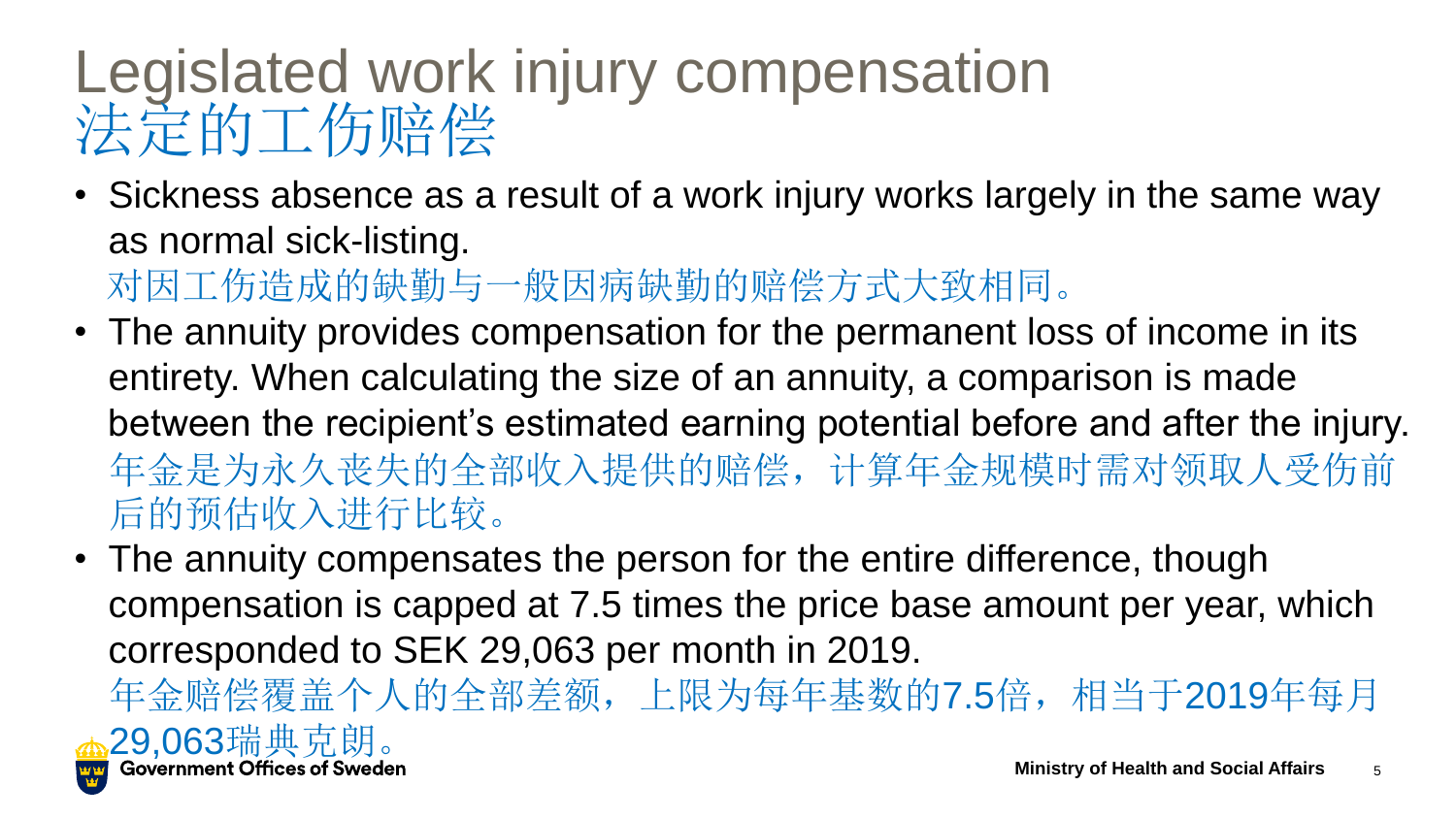## The number of recipients has gradually been declining 赔偿金领取人数逐年下降

Share recipients of individual life annuities under work injury insurance in December of working age population (20-64)

参加工伤保险的劳动年龄人口 (20-64岁)中领取个人终身 年金的人员比重(12月数据)



법/법<br>-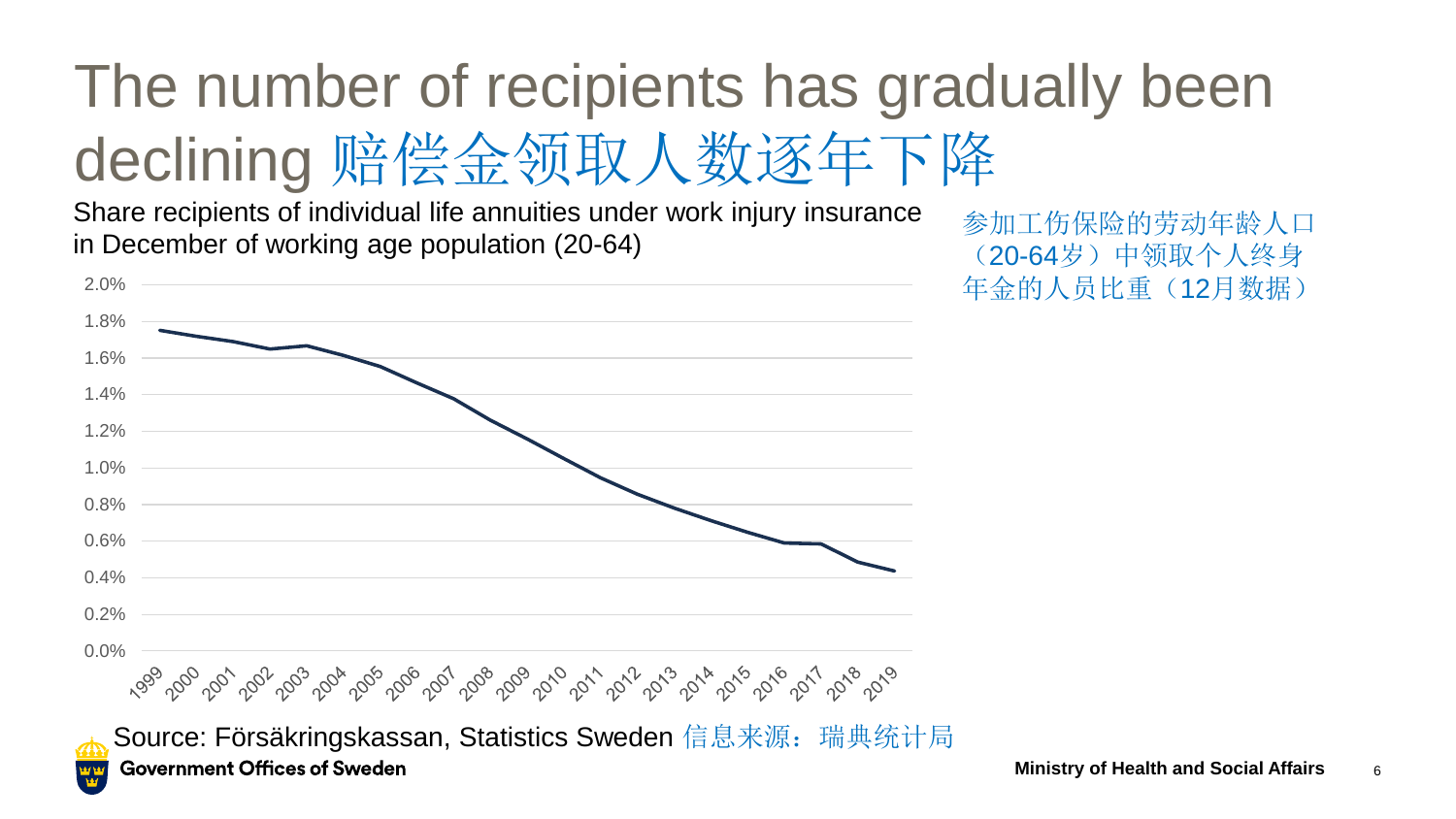#### Collective agreements provide additional insurance coverage 集体协议提供额外的保险覆盖



• Everyone who is employed by an employer with a collective agreement is covered by the collectively agreed occupational injury insurance through AFA Insurance.

订立集体协议的雇主的所有雇员通过AFA保险参加集体协议确立的职业伤害 保险。

- AFA Insurance insure around 4.7 million people (very high coverage). AFA保险覆盖的参保人数约为470万(覆盖面极高)
- Afa Insurance is an organisation owned by the social partners (the Confederation of Swedish Enterprise, the Swedish Trade Union Confederation and The Council for Negotiation and Co-operation). AFA保险是由社会伙伴建立的组织(瑞典企业联合会、瑞典工会联合会和瑞 典协商与合作理事会)。  $\frac{4}{10}$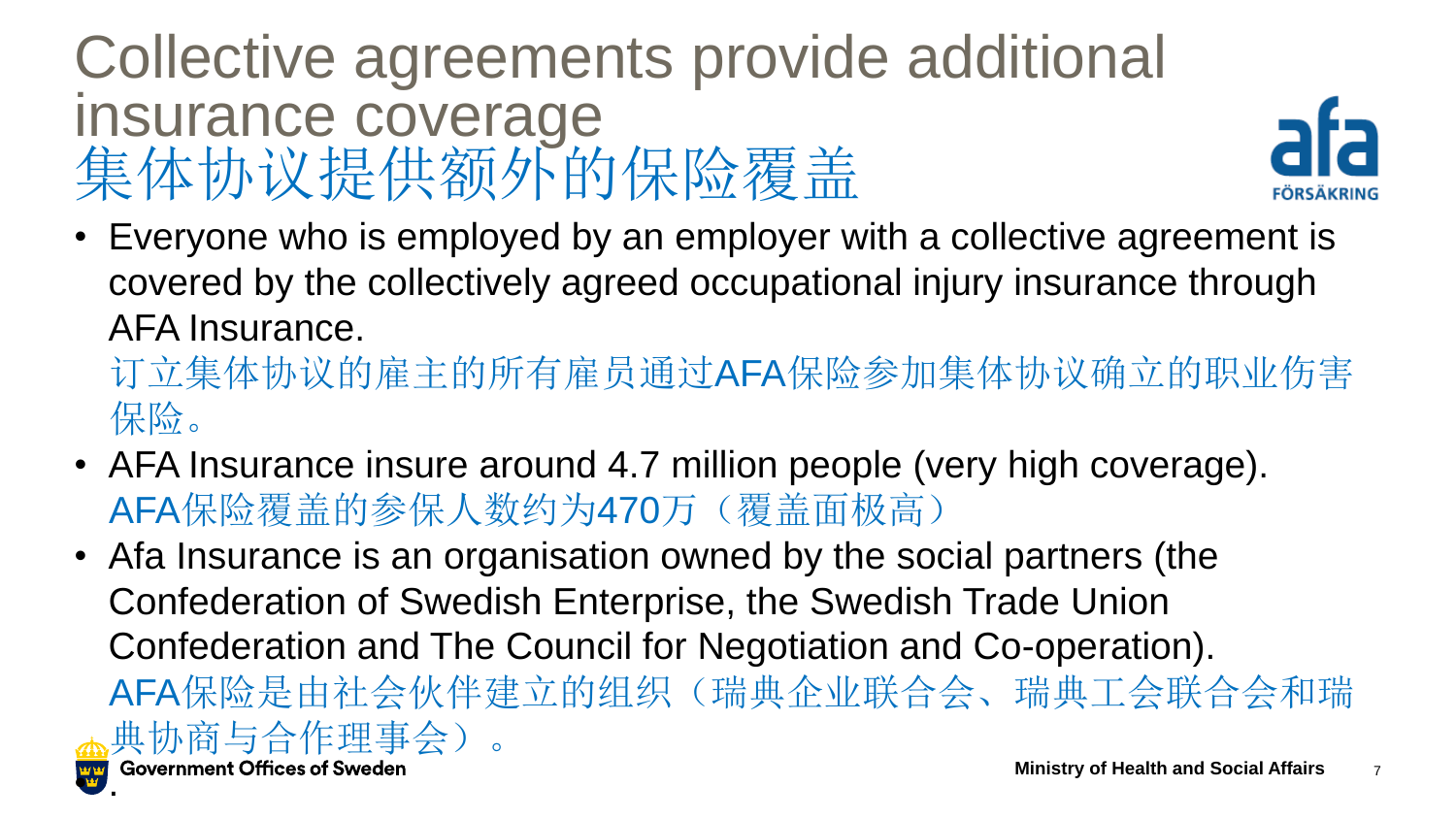Collective agreements provide additional insurance coverage 集体协议提供额外的保险覆盖

The insurance covers: 保险覆盖:

- private sector employees 私营部门雇员
- employees in cooperatives 合作社雇员
- employees in government, municipalities, regions, the Church of Sweden and certain municipal companies. 政府、市政当局、地区、瑞典教会和某些市政公司的雇员
- Self-employed that have bought additional insurance coverage. 已购买额外保险的自雇人员

It is also possible for employers without a collective agreement to buy insurance for their employees.